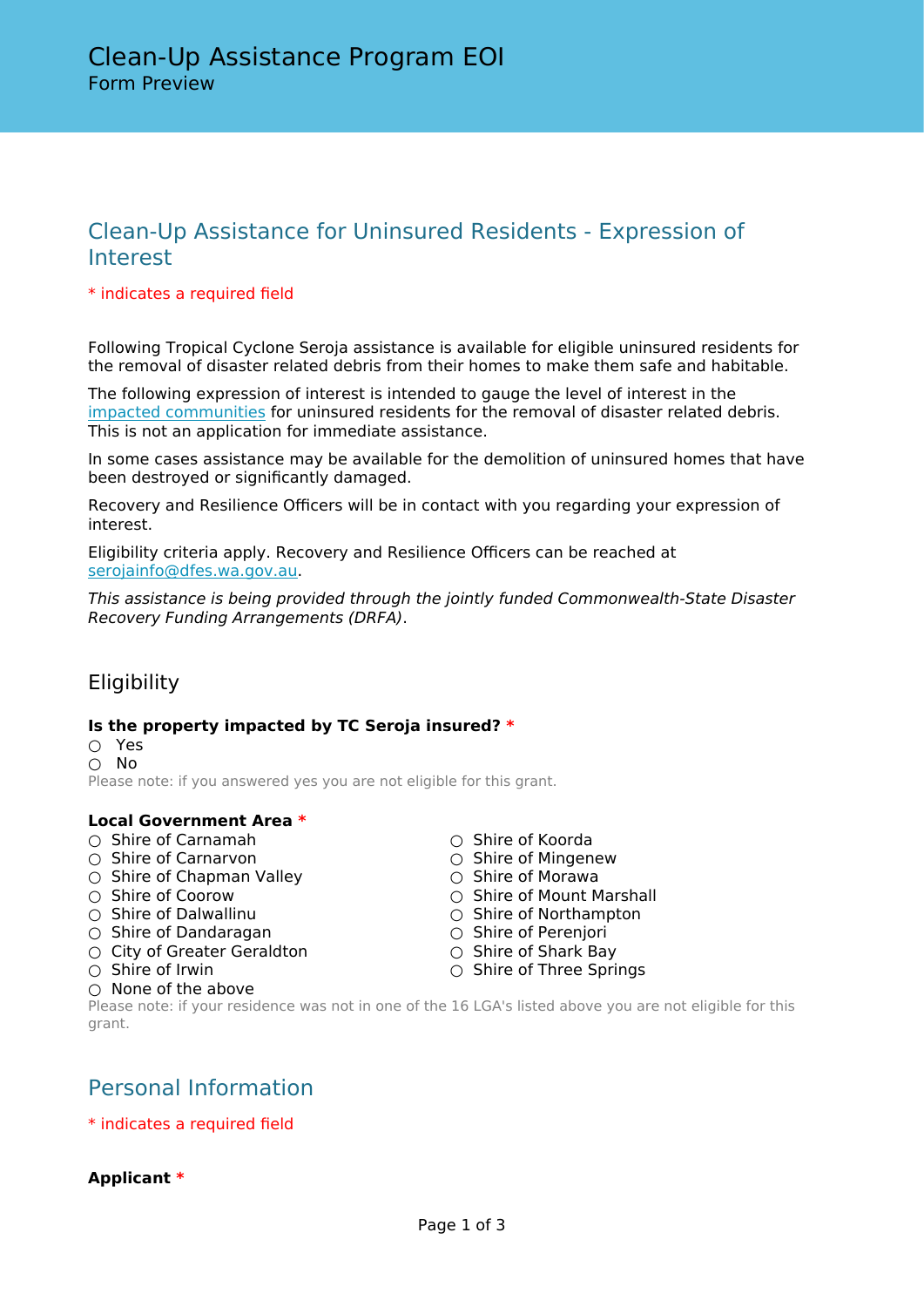# Clean-Up Assistance Program EOI

Form Preview

| Title                           | First Name                | Last Name |  |  |
|---------------------------------|---------------------------|-----------|--|--|
|                                 |                           |           |  |  |
| <b>Street/Lot Number *</b>      |                           |           |  |  |
| <b>Street Name *</b>            |                           |           |  |  |
|                                 |                           |           |  |  |
| Suburb *                        |                           |           |  |  |
|                                 |                           |           |  |  |
| Post Code *                     |                           |           |  |  |
| Must be a number.               |                           |           |  |  |
| Your Email *                    |                           |           |  |  |
|                                 | Must be an email address. |           |  |  |
| Your contact phone number *     |                           |           |  |  |
|                                 |                           |           |  |  |
| <b>Alternate contact number</b> |                           |           |  |  |
|                                 |                           |           |  |  |

#### **Will debris be on your property or will you need the debris collected from the verge? \***

- $O$  Debris is on property
- Collect from verge

#### **Does the debris include asbestos or other hazardous material? \***

- Asbestos
- $\overline{O}$  Hazardous material
- $\cap$  Both
- None

#### **Would you like a support worker to be available to help with filling out forms? \***

- Yes
- No

#### **Would you like a support worker to be available when debris is cleared? \***

- Yes
- No

#### **Comments**